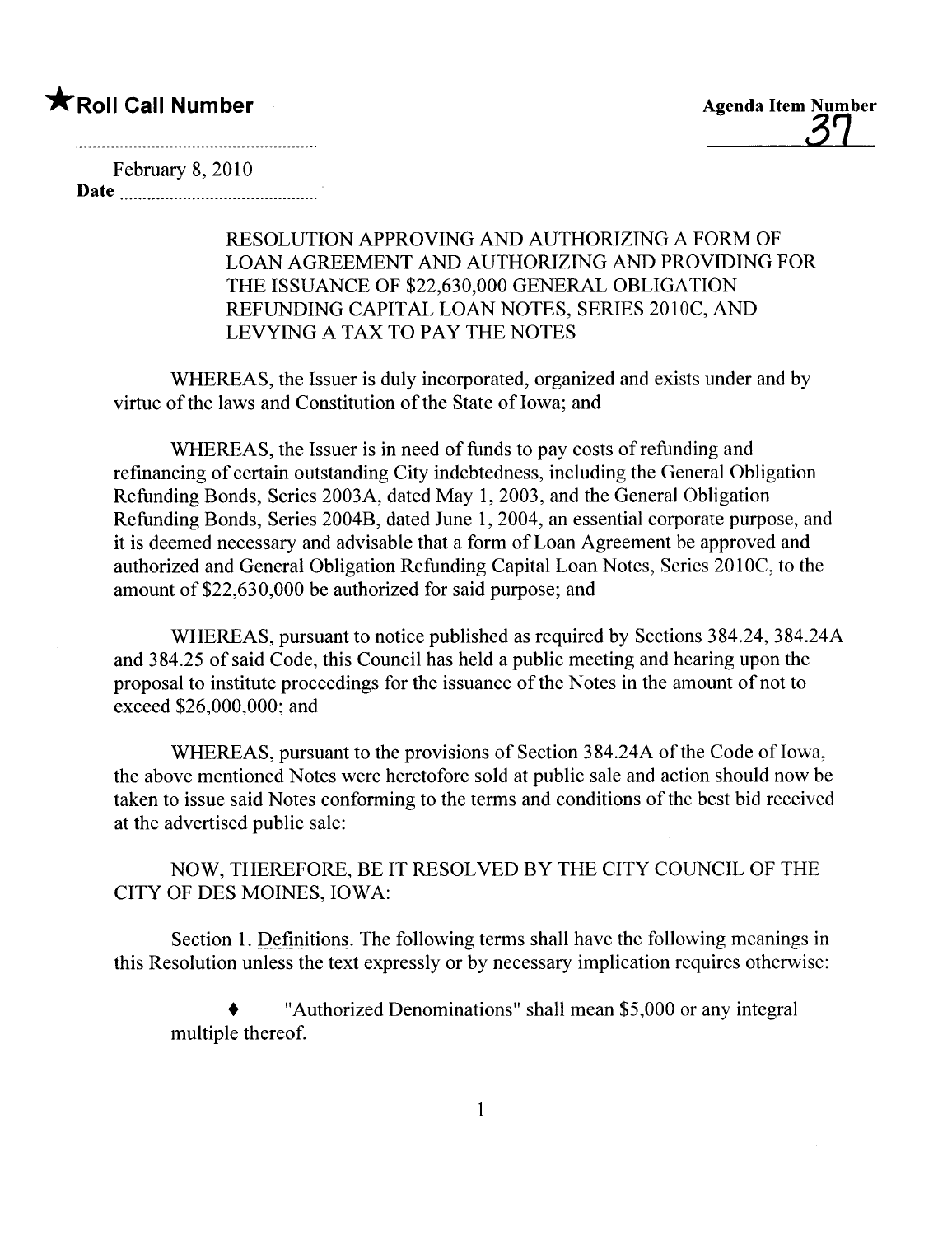# $\bigstar$ Roll Call Number

**Agenda Item Number** 

February 8, 2010 Date

> . "Beneficial Owner" shall mean the person in whose name such Note is recorded as the beneficial owner of a Note by a Participant on the records of such Participant or such person's subrogee.

> "Cede & Co." shall mean Cede & Co., the nominee of DTC, and any successor nominee of DTC with respect to the Notes.

. "Continuing Disclosure Certificate" shall mean that certain Continuing Disclosure Certificate executed by the Issuer and dated the date of issuance and delivery of the Notes, as originally executed and as it may be amended from time to time in accordance with the terms thereof.

. "Depository Notes" shall mean the Notes as issued in the form of one global certificate for each maturity, registered in the Registration Books maintained by the Registrar in the name of DTC or its nominee.

. "DTC" shall mean The Depository Trust Company, New York, New York, a limited purpose trust company, or any successor book-entry securities depository appointed for the Notes.

. "Escrow Fund" shall mean the fund into which a portion of the proceeds of the Notes will be deposited and which will be used, together with interest earnings thereon, to pay the principal, interest and redemption premium, if any, on the Refunded Bonds.

. "Issuer" and "City" shall mean the City of Des Moines, Iowa.

. "Loan Agreement" shall mean a Loan Agreement between the Issuer and a lender or lenders in substantially the form attached to and approved by this Resolution.

. "Note Fund" shall mean the fund created in Section 4 of this Resolution.

. "Notes" shall mean \$22,630,000 General Obligation Refunding Capital Loan Notes, Series 201OC, authorized to be issued by this Resolution.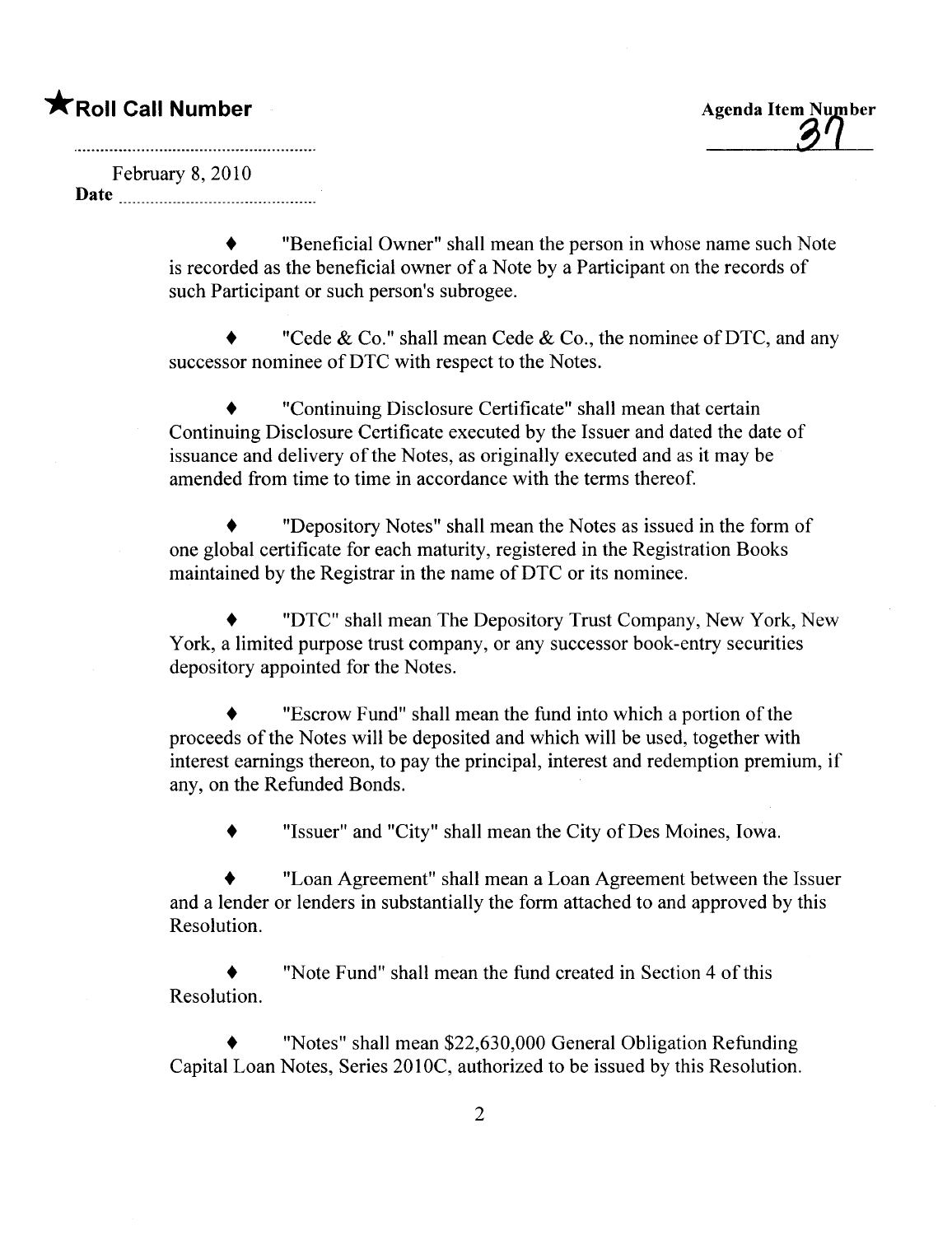February 8, 2010 Date

> . "Participants" shall mean those broker-dealers, banks and other financial institutions for which DTC holds Notes as securities depository.

. "Paying Agent" shall mean the City Treasurer, or such successor as may be approved by Issuer as provided herein and who shall carry out the duties prescribed herein as Issuer's agent to provide for the payment of principal of and interest on the Notes as the same shall become due.

. "Project" shall mean the costs of refunding and refinancing of certain outstanding City indebtedness, including the General Obligation Refunding Bonds, Series 2003A, dated May 1, 2003, and the General Obligation Refunding Bonds, Series 2004B, dated June 1, 2004.

. "Rebate Fund" shall mean the fund so defined in and established pursuant to the Tax Exemption Certificate.

. "Refunded Bonds" shall mean the General Obligation Refunding Bonds, Series 2003A, dated May 1, 2003 and General Obligation Refunding Bonds, Series 2004B, dated June 1, 2004.

. "Registrar" shall mean the City Treasurer of Des Moines, Iowa, or such successor as may be approved by Issuer as provided herein and who shall carry out the duties prescribed herein with respect to maintaining a register of the owners of the Notes. Unless otherwise specified, the Registrar shall also act as Transfer Agent for the Notes.

. "Representation Letter" shall mean the Blanket Issuer Letter of Representations executed and delivered by the Issuer to DTC on fie with DTC.

. "Resolution" shall mean this resolution authorizing the Notes.

. "Tax Exemption Certificate" shall mean the Tax Exemption Certificate executed by the Treasurer and delivered at the time of issuance and delivery of the Notes.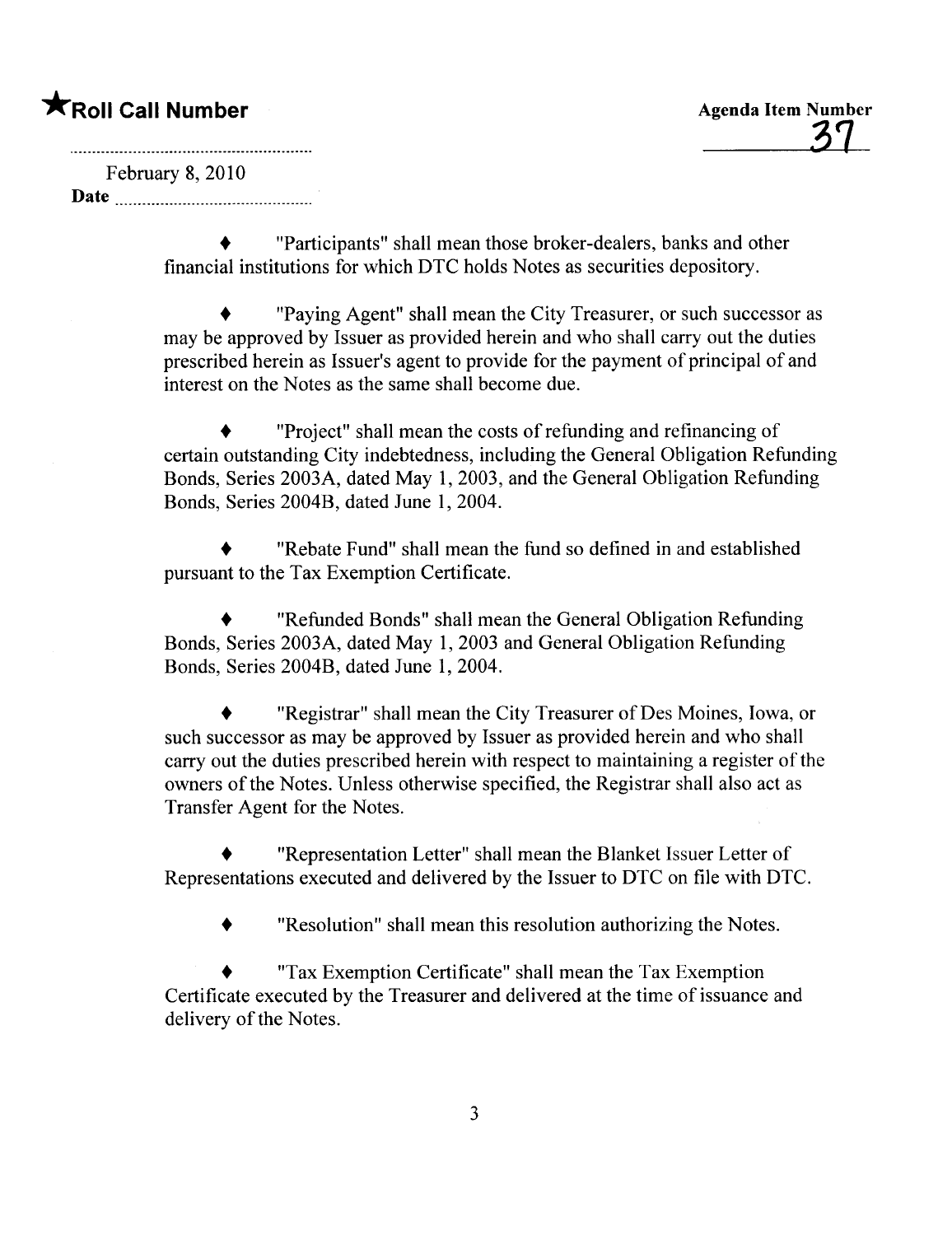February 8,2010 Date

> . "Treasurer" shall mean the Finance Director/Treasurer or such other officer as shall succeed to the same duties and responsibilties with respect to the recording and payment of the Notes issued hereunder.

Section 2. Loan Agreement. The form of Loan Agreement in substantially the form attached to this Resolution is hereby approved and is authorized to be executed and issued on behalf of the Issuer by the Mayor and attested by the City Clerk.

Section 3. Levy and Certification of Annual Tax; Other Funds to be Used.

(a) Levy of Annual Tax. That for the purpose of providing funds to pay the principal and interest of the Notes hereinafter authorized to be issued, there is hereby levied for each future year the following direct annual tax on all of the taxable property in the City of Des Moines, Iowa, to-wit:

|                            | FISCAL YEAR (JULY 1 TO JUNE 30) |
|----------------------------|---------------------------------|
| <b>AMOUNT</b>              | YEAR OF COLLECTION              |
|                            |                                 |
|                            |                                 |
|                            |                                 |
| \$6,353,000                | 2012/2013                       |
| \$3,626,000                | 2013/2014                       |
| \$2,381,000                | 2014/2015                       |
| \$1,050,000                | 2015/2016                       |
| \$6,341,756<br>\$6,120,250 | 2010/2011<br>2011/2012          |

(NOTE: For example the levy to be made and certified against the taxable valuations of January 1, 2010, will be collected during the fiscal year commencing July 1,2011).

(b) Resolution to be Filed With County Auditor. A certified copy of this Resolution shall be fied with the Auditor of Polk County, Iowa and the Auditor is hereby instructed in and for each of the years as provided, to levy and assess the tax hereby authorized in Section 3 of this Resolution, in like manner as other taxes are levied and assessed, and such taxes so levied in and for each of the years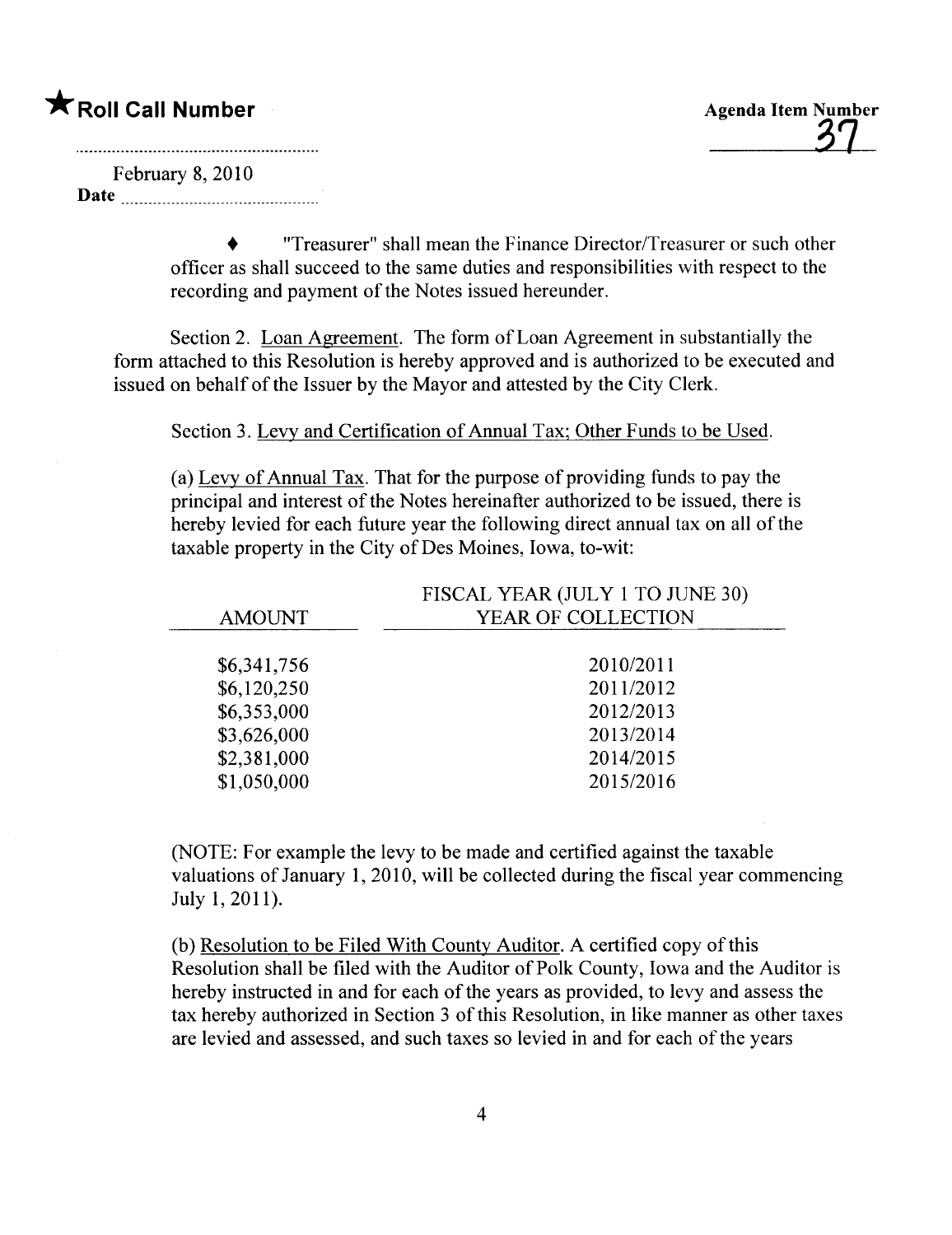<u>37</u>

### February 8, 2010 Date

aforesaid be collected in like manner as other taxes of the City are collected, and when collected be used for the purpose of paying principal and interest on said Notes issued in anticipation of the tax, and for no other purpose whatsoever.

(c) Additional City Funds Available. Principal and interest coming due at anytime when the proceeds of said tax on hand shall be insufficient to pay the same shall be promptly paid when due from current funds of the City available for that purpose and reimbursement shall be made from such special fund in the amounts thus advanced.

Section 4. Note Fund. Said tax shall be assessed and collected each year at the same time and in the same manner as, and in addition to, all other taxes in and for the City, and when collected they shall be converted into a special fund within the Debt Service Fund to be known as the "GENERAL OBLIGATION REFUNDING CAPITAL LOAN NOTE 2010C FUND" (the "Note Fund"), which is hereby pledged for and shall be used only for the payment of the principal of and interest on the Notes hereinafter authorized to be issued; and also there shall be apportioned to said fund its proportion of taxes received by the City from property that is centrally assessed by the State of Iowa.

Section 5. Application of Note Proceeds. Proceeds of the Notes other than accrued interest except as may be provided below shall be credited to the Escrow Fund and expended therefrom for the purposes of the Project. Proceeds invested shall mature before the date on which the moneys are required for payment of principal and interest on the Refunded Bonds. Accrued interest, if any, shall be deposited in the Note Fund.

Section 6. Investments of Note Fund Proceeds. All moneys held in the Note Fund and the Escrow Fund, shall be invested in investments permitted by Chapter 12B, Code of Iowa, 2009 (formerly Chapter 452, Code of Iowa, as amended) or deposited in financial institutions which are members of the Federal Deposit Insurance Corporation and the deposits in which are insured thereby and all such deposits exceeding the maximum amount insured from time to time by FDIC or its equivalent successor in any one financial institution shall be continuously secured in compliance with the State Sinking Fund provided under Chapter 12C of the Code of Iowa, 2009, as amended or otherwise by a valid pledge of direct obligations of the United States Government having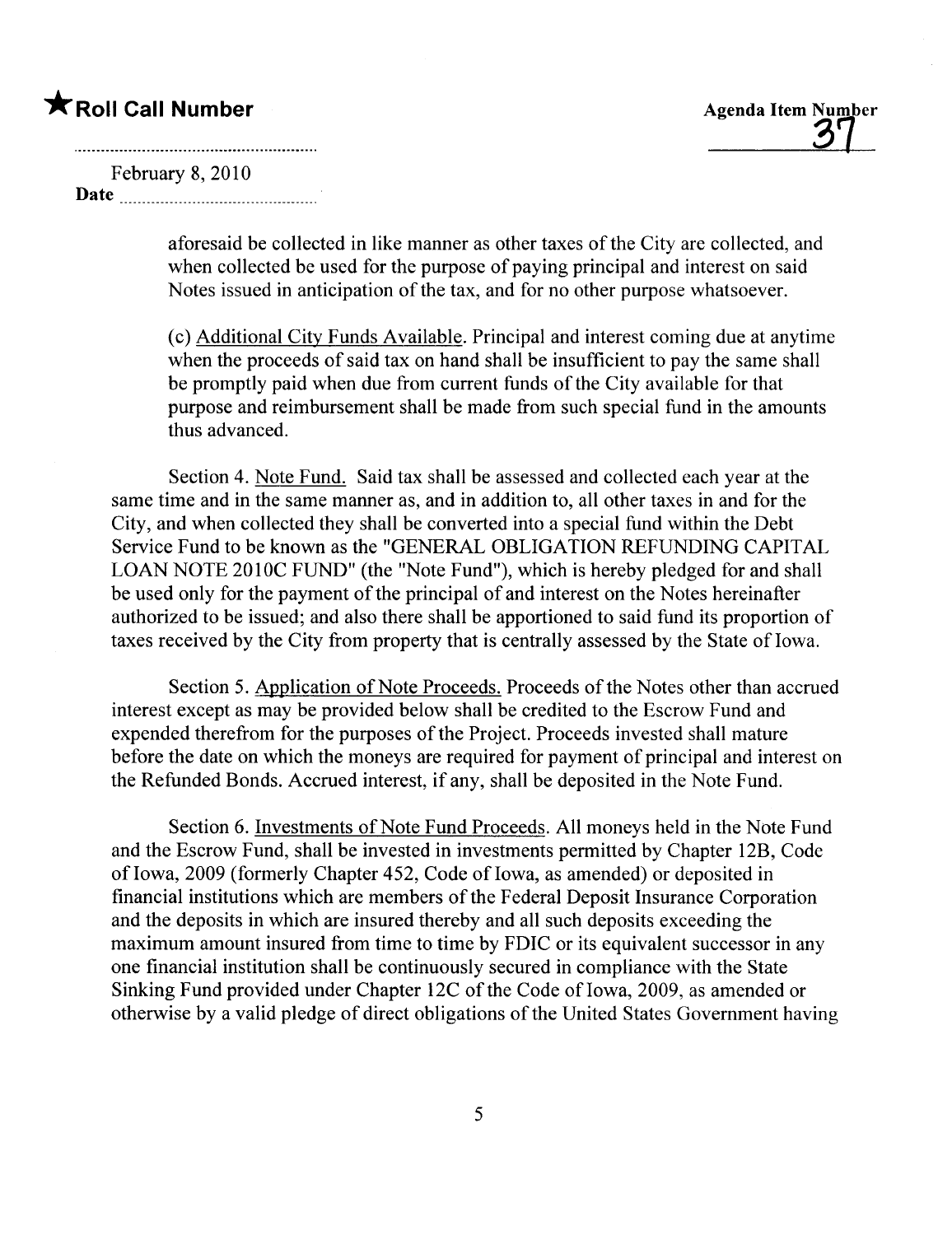**\***Roll Call Number<br>
Agenda Item Number<br>
Echnome 8, 2010

## February 8, 2010 Date manufacturers and the contract of the contract of the contract of the contract of the contract of the contract of the contract of the contract of the contract of the contract of the contract of the contract of the con

an equivalent market value. All such interim investments shall mature before the date on which the moneys are required for payment of principal of or interest on the Notes as herein provided.

Section 7. Note Details, Execution and Redemption.

(a) Note Details. General Obligation Refunding Capital Loan Notes, Series 2010C, of the City in the total amount of \$22,630,000, shall be issued to evidence the obligations of the Issuer under the Loan Agreement pursuant to the provisions of Sections 384.24, 384.24A, and 384.25 of the City Code of Iowa, as amended, for the aforesaid purpose. The Notes shall be issued in one or more series and shall be on a parity and secured equally and ratably from the sources provided in Section 3 of this Resolution. The Notes shall be designated "GENERAL OBLIGATION REFUNDING CAPITAL LOAN NOTES, SERIES 201OC", be dated the date of delivery, and bear interest from the date thereof, until payment thereof, at the office of the Paying Agent, said interest payable on December 1,2010, and semiannually thereafter on the 1st day of June and December in each year until maturity at the rates hereinafter provided.

The Notes shall be executed by the manual or facsimile signature of the Mayor and attested by the manual or facsimile signature of the City Clerk, and impressed or printed with the seal of the City and shall be fully registered as to both principal and interest as provided in this Resolution; principal, interest and premium, if any, shall be payable at the office of the Paying Agent by mailng of a check to the registered owner of the Note. The Notes shall be in the denomination of\$5,000 or multiples thereof and shall mature and bear interest as follows: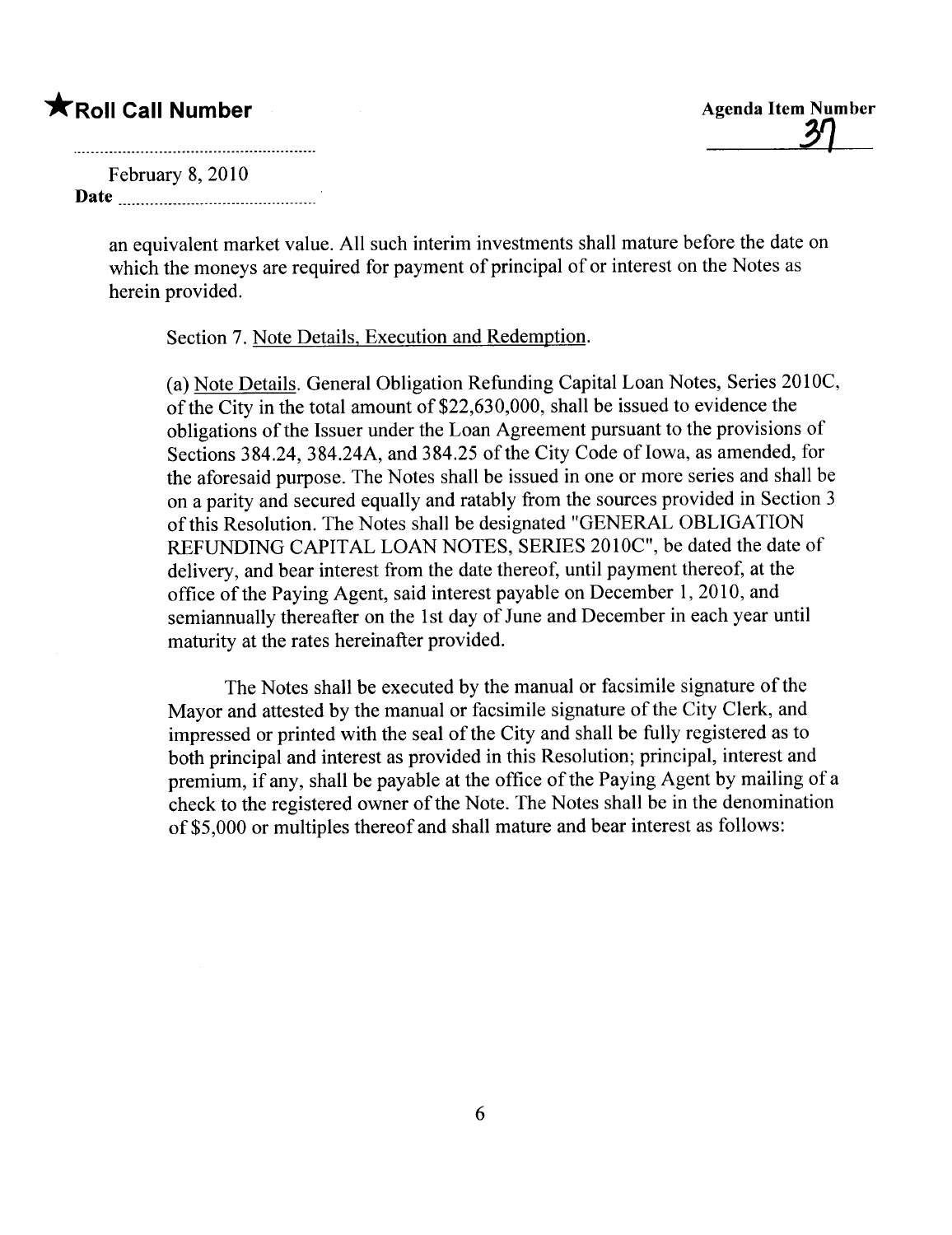

## February 8,2010

Date <u>manual proposes</u>

| Principal<br>Amount | Interest<br>Rate | Maturity<br>June 1st |  |
|---------------------|------------------|----------------------|--|
| \$5,125,000         | 2.00%            | 2011                 |  |
| \$5,245,000         | 5.00%            | 2012                 |  |
| \$5,740,000         | 5.00%            | 2013                 |  |
| \$3,300,000         | 5.00%            | 2014                 |  |
| \$2,220,000         | 5.00%            | 2015                 |  |
| \$1,000,000         | 5.00%            | 2016                 |  |

(b) Redemption. The Notes are not subject to redemption prior to maturity.

### Section 8. Issuance of Notes in Book-Entry Form; Replacement Notes.

(a) Notwithstanding the other provisions of this Resolution regarding registration, ownership, transfer, payment and exchange of the Notes, unless the Issuer determines to permit the exchange of Depository Notes for Notes in the Authorized Denominations, the Notes shall be issued as Depository Notes in denominations of the entire principal amount of each maturity of Notes (or, if a portion of said principal amount is prepaid, said principal amount less the prepaid amount); and such Depository Notes shall be registered in the name of Cede & Co., as nominee of DTC. Payment of semi-annual interest for any Depository Note shall be made by wire transfer or New York Clearing House or equivalent next day funds to the account of Cede  $& Co.$  on the interest payment date for the Notes at the address indicated in or pursuant to the Representation Letter.

(b) With respect to Depository Notes, neither the Issuer nor the Paying Agent shall have any responsibility or obligation to any Participant or to any Beneficial Owner. Without limiting the immediately preceding sentence, neither the Issuer nor the Paying Agent shall have any responsibilty or obligation with respect to (i) the accuracy of the records of DTC or its nominee or of any Participant with respect to any ownership interest in the Notes, (ii) the delivery to any Participant, any Beneficial Owner or any other person, other than DTC or its nominee, of any notice with respect to the Notes, (iii) the payment to any Participant, any Beneficial Owner or any other person, other than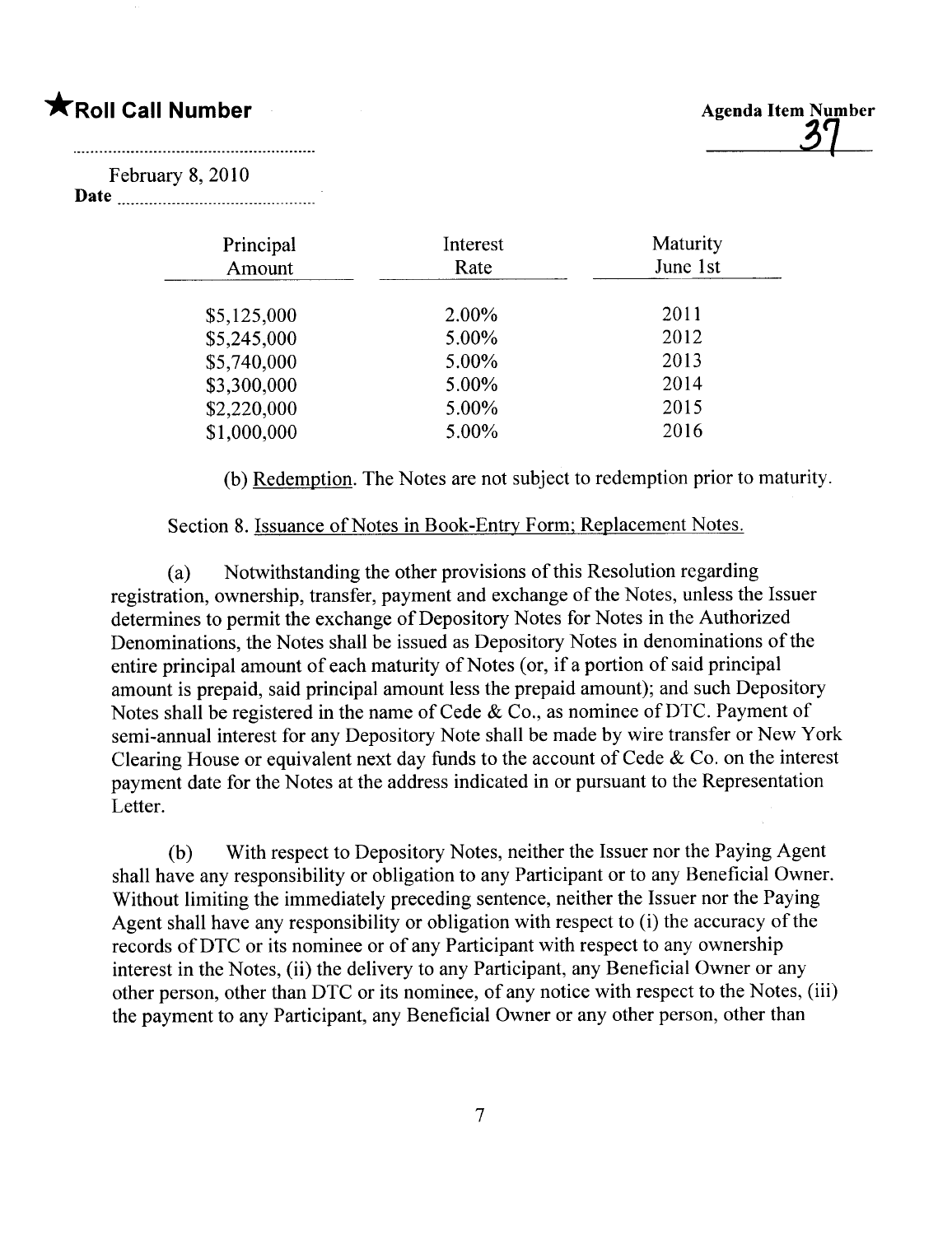# $\bigstar$ Roll Call Number

**Agenda Item Number** 

## February 8, 2010

Date and the set of the set of the set of the set of the set of the set of the set of the set of the set of the set of the set of the set of the set of the set of the set of the set of the set of the set of the set of the

DTC or its nominee, of any amount with respect to the principal of, premium, if any, or interest on the Notes, or (iv) the failure of DTC to provide any information or notification on behalf of any Participant or Beneficial Owner.

The Issuer and the Paying Agent may treat DTC or its nominee as, and deem DTC or its nominee to be, the absolute owner of each Note for the purpose of payment of the principal of, premium, if any, and interest on such Note, for the purpose of all other matters with respect to such Note, for the purpose of registering transfers with respect to such Notes, and for all other purposes whatsoever (except for the giving of certain Noteholder consents, in accordance with the practices and procedures of DTC as may be applicable thereto). The Paying Agent shall pay all principal of, premium, if any, and interest on the Notes only to or upon the order of the Noteholders as shown on the Registration Books, and all such payments shall be valid and effective to fully satisfy and discharge the Issuer's obligations with respect to the principal of, premium, if any, and interest on the Notes to the extent so paid. Notwithstanding the provisions of this Resolution to the contrary (including without limitation those provisions relating to the surrender of Notes, registration thereof, and issuance in Authorized Denominations), as long as the Notes are Depository Notes, full effect shall be given to the Representation Letter and the procedures and practices of DTC thereunder, and the Paying Agent shall comply therewith.

(c) Upon (i) a determination by the Issuer that DTC is no longer able to carr out its functions or is otherwise determined unsatisfactory, or (ii) a determination by DTC that the Notes are no longer eligible for its depository services or (iii) a determination by the Paying Agent that DTC has resigned or discontinued its services for the Notes, if such substitution is authorized by law, the Issuer shall (A) designate a satisfactory substitute depository as set forth below or, if a satisfactory substitute is not found, (B) provide for the exchange of Depository Notes for replacement Notes in Authorized Denominations.

(d) To the extent authorized by law, if the Issuer determines to provide for the exchange of Depository Notes for Notes in Authorized Denominations, the Issuer shall so notify the Paying Agent and shall provide the Registrar with a supply of executed unauthenticated Notes to be so exchanged. The Registrar shall thereupon notify the owners of the Notes and provide for such exchange, and to the extent that the Beneficial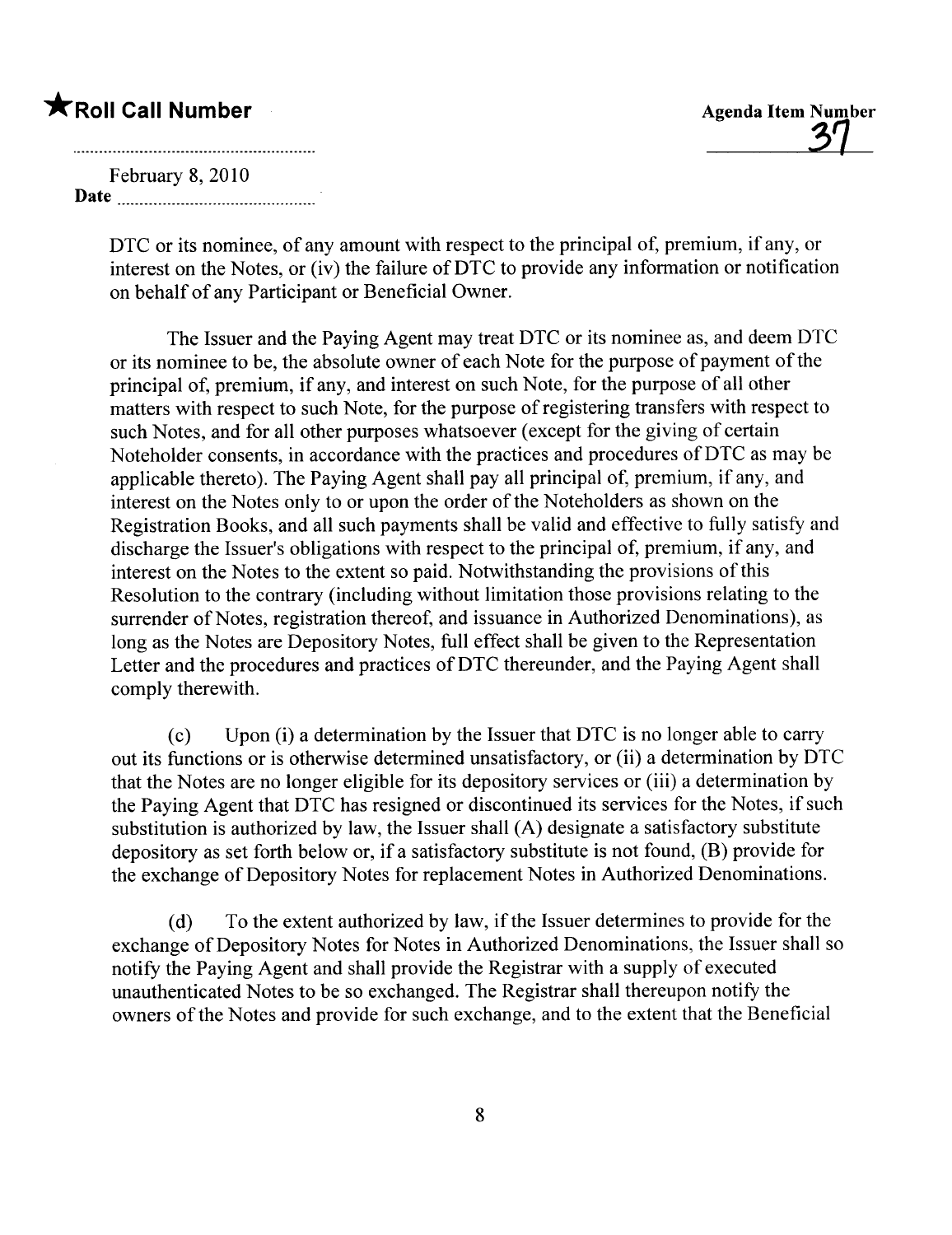<u>יט</u>

## February 8, 2010 Date

Owners are designated as the transferee by the owners, the Notes will be delivered in appropriate form, content and Authorized Denominations to the Beneficial Owners, as their interests appear.

(e) Any substitute depository shall be designated in writing by the Issuer to the Paying Agent. Any such substitute depository shall be a qualified and registered "clearing agency" as provided in Section 17A of the Securities Exchange Act of 1934, as amended. The substitute depository shall provide for (i) immobilization of the Depository Notes, (ii) registration and transfer of interests in Depository Notes by book entries made on records of the depository or its nominee and (iii) payment of principal of, premium, if any, and interest on the Notes in accordance with and as such interests may appear with respect to such book entries.

Section 9. Registration of Notes; Appointment of Registrar; Transfer; Ownership; Delivery; and Cancellation.

(a) Registration. The ownership of Notes may be transferred only by the making of an entry upon the books kept for the registration and transfer of ownership of the Notes, and in no other way. The City Treasurer is hereby appointed as Registrar under the terms of this Resolution. Registrar shall maintain the books of the Issuer for the registration of ownership of the Notes for the payment of principal of and interest on the Notes as provided in this Resolution. All Notes shall be negotiable as provided in Article 8 of the Uniform Commercial Code subject to the provisions for registration and transfer contained in the Notes and in this Resolution.

(b) Transfer. The ownership of any Note may be transferred only upon the Registration Books kept for the registration and transfer of Notes and only upon surrender thereof at the office of the Registrar together with an assignment duly executed by the holder or his duly authorized attorney in fact in such form as shall be satisfactory to the Registrar, along with the address and social security number or federal employer identification number of such transferee (or, if registration is to be made in the name of multiple individuals, of all such transferees). In the event that the address of the registered owner of a Note (other than a registered owner which is the nominee of the broker or dealer in question) is that of a broker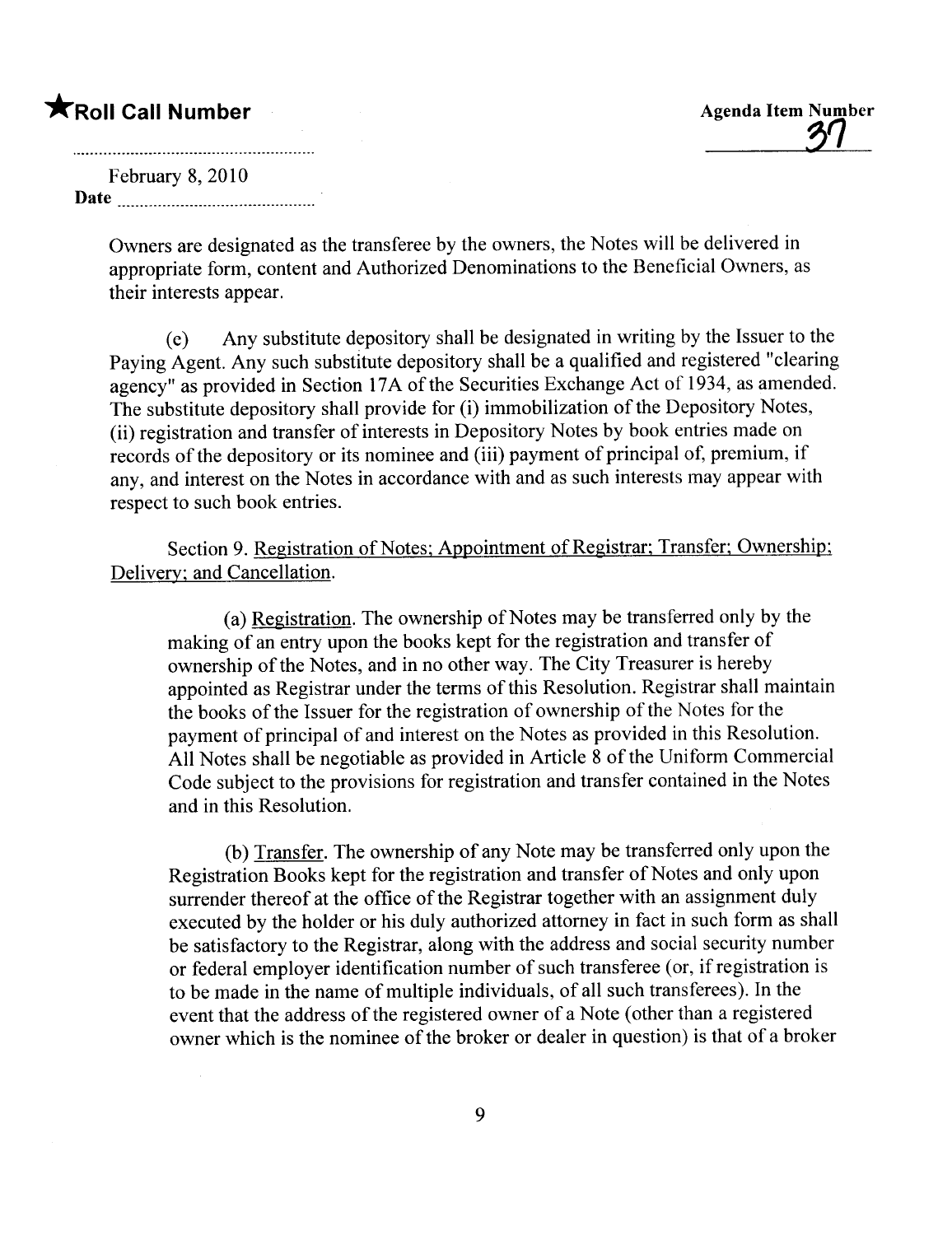'81-

### February 8,2010

Date

or dealer, there must be disclosed on the Registration Books the information pertaining to the registered owner required above. Upon the transfer of any such Note, a new fully registered Note, of any denomination or denominations permitted by this Resolution in aggregate principal amount equal to the unmatured and unredeemed principal amount of such transferred fully registered Note, and bearing interest at the same rate and maturing on the same date or dates shall be delivered by the Registrar.

(c) Registration of Transferred Notes. In all cases of the transfer of the Notes, the Registrar shall register, at the earliest practicable time, on the Registration Books, the Notes, in accordance with the provisions of this Resolution.

(d) Ownership. As to any Note, the person in whose name the ownership of the same shall be registered on the Registration Books of the Registrar shall be deemed and regarded as the absolute owner thereof for all purposes, and payment of or on account of the principal of any such Notes and the premium, if any, and interest thereon shall be made only to or upon the order of the registered owner thereof or his legal representative. All such payments shall be valid and effectual to satisfy and discharge the liabilty upon such Note, including the interest thereon, to the extent of the sum or sums so paid.

(e) Cancellation. All Notes which have been redeemed shall not be reissued but shall be cancelled by the Registrar. All Notes which are cancelled by the Registrar shall be destroyed and a certificate of the destruction thereof shall be furnished promptly to the Issuer; provided that if the Issuer shall so direct, the Registrar shall forward the cancelled Notes to the Issuer.

(f) Non-Presentment of Notes. In the event any payment check representing payment of principal of or interest on the Notes is returned to the Paying Agent or if any Note is not presented for payment of principal at the maturity or redemption date, if funds sufficient to pay such principal of or interest on Notes shall have been made available to the Paying Agent for the benefit of the owner thereof, all liabilty of the Issuer to the owner thereof for such interest or payment of such Notes shall forthwith cease, terminate and be completely discharged, and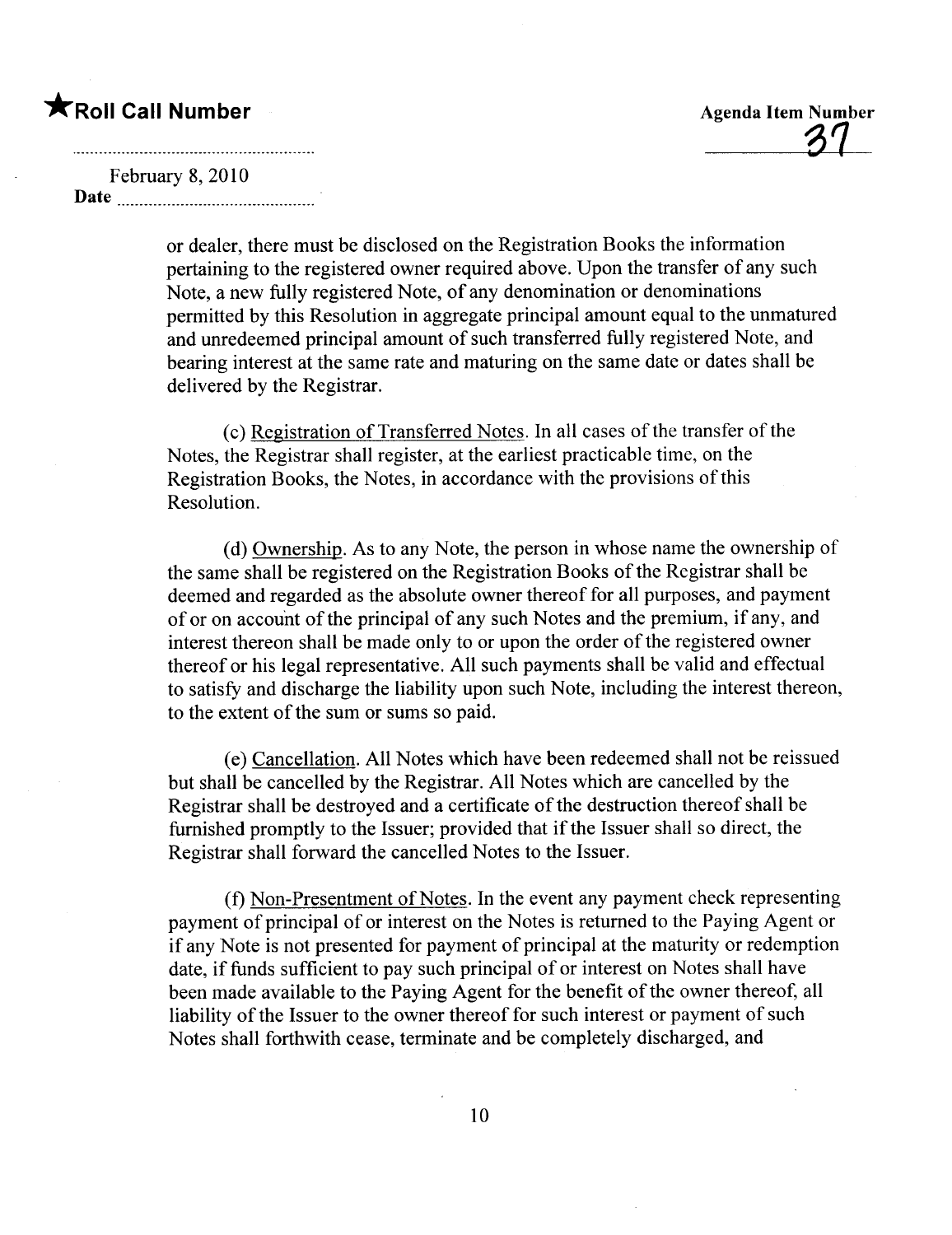31-

February 8, 2010

Date

thereupon it shall be the duty of the Paying Agent to hold such funds, without liabilty for interest thereon, for the benefit of the owner of such Notes who shall thereafter be restricted exclusively to such funds for any claim of whatever nature on his part under this Resolution or on, or with respect to, such interest or Notes. The Paying Agent's obligation to hold such funds shall continue for a period equal to two years and six months following the date on which such interest or principal became due, whether at maturity, or at the date fixed for redemption thereof, or otherwise, at which time the Paying Agent, shall surrender any remaining funds so held to the Issuer, whereupon any claim under this Resolution by the Owners of such interest or Notes of whatever nature shall be made upon the Issuer.

(g) Registration and Transfer Fees. The Registrar may furnish to each owner, at the Issuer's expense, one Note for each annual maturity. The Registrar shall furnish additional Notes in lesser denominations (but not less than the minimum denomination) to an owner who so requests.

Section 10. Reissuance of Mutilated, Destroyed, Stolen or Lost Notes. In case any outstanding Note shall become mutilated or be destroyed, stolen or lost, the Issuer shall at the request of Registrar authenticate and deliver a new Note of like tenor and amount as the Note so mutilated, destroyed, stolen or lost, in exchange and substitution for such mutilated Note to Registrar, upon surrender of such mutilated Note, or in lieu of and substitution for the Note destroyed, stolen or lost, upon fiing with the Registrar evidence satisfactory to the Registrar and Issuer that such Note has been destroyed, stolen or lost and proof of ownership thereof, and upon furnishing the Registrar and Issuer with satisfactory indemnity and complying with such other reasonable regulations as the Issuer or its agent may prescribe and paying such expenses as the Issuer may incur in connection therewith.

Section 11. Record Date. Payments of principal and interest, otherwise than upon full redemption, made in respect of any Note, shall be made to the registered holder thereof or to their designated Agent as the same appear on the books of the Registrar on the 15th day preceding the payment date. All such payments shall fully discharge the obligations of the Issuer in respect of such Notes to the extent of the payments so made. Payment of principal shall only be made upon surrender of the Note to the Paying Agent.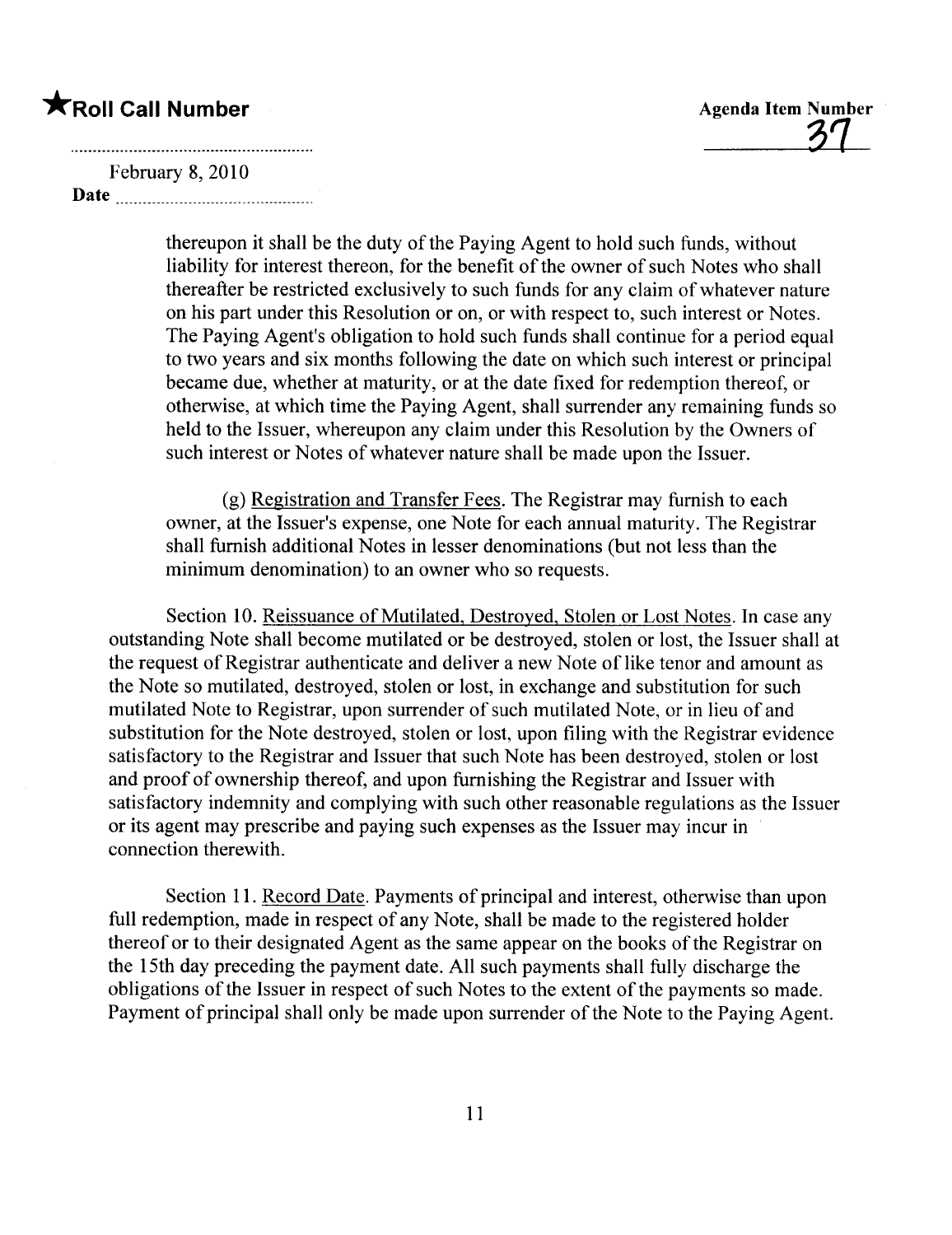February 8, 2010 Date

Section 12. Execution, Authentication and Delivery of the Notes. The Mayor and Clerk shall execute and deliver the Notes to the Registrar, who shall authenticate the Notes and deliver the same to or upon order of the Purchaser. No Note shall be valid or obligatory for any purpose or shall be entitled to any right or benefit hereunder unless the Registrar shall duly endorse and execute on such Note a Certificate of Authentication substantially in the form of the Certificate herein set forth. Such Certificate upon any Note executed on behalf of the Issuer shall be conclusive evidence that the Note so authenticated has been duly issued under this Resolution and that the holder thereof is entitled to the benefits of this Resolution.

Section 13. Right to Name Substitute Paying Agent or Registrar. Issuer reserves the right to name a substitute, successor Registrar or Paying Agent upon giving prompt written notice to each registered noteholder.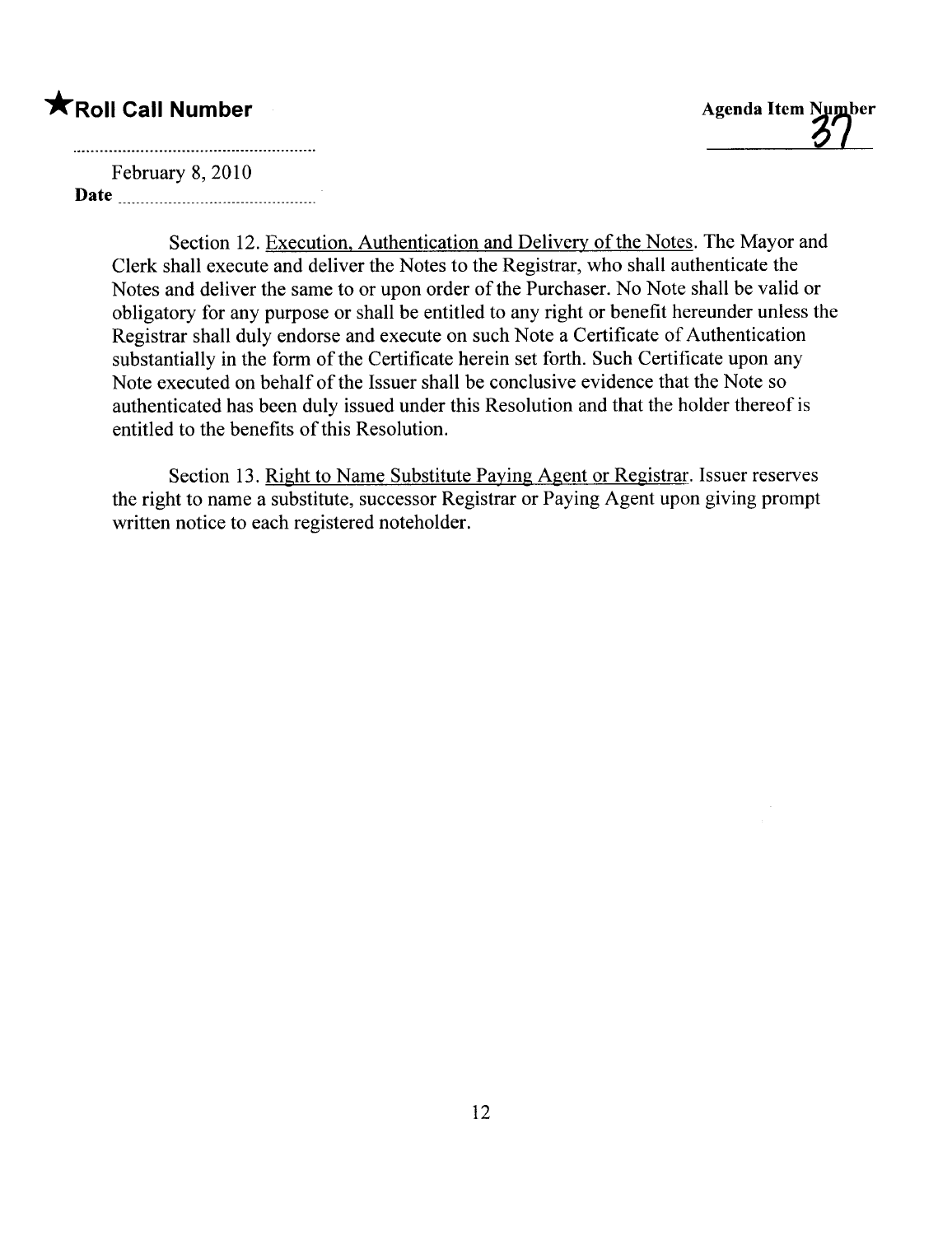.......................Seetion-14. Form of Note. Notes shall be printed in substantial compliance with standards proposed by the American Standards Institute substantially in the form as Datefollows;m 0 0 o\_\_\_ \_.. 0 0 0 0 0 \_\_\_\_ \_\_om \_\_ 0 0

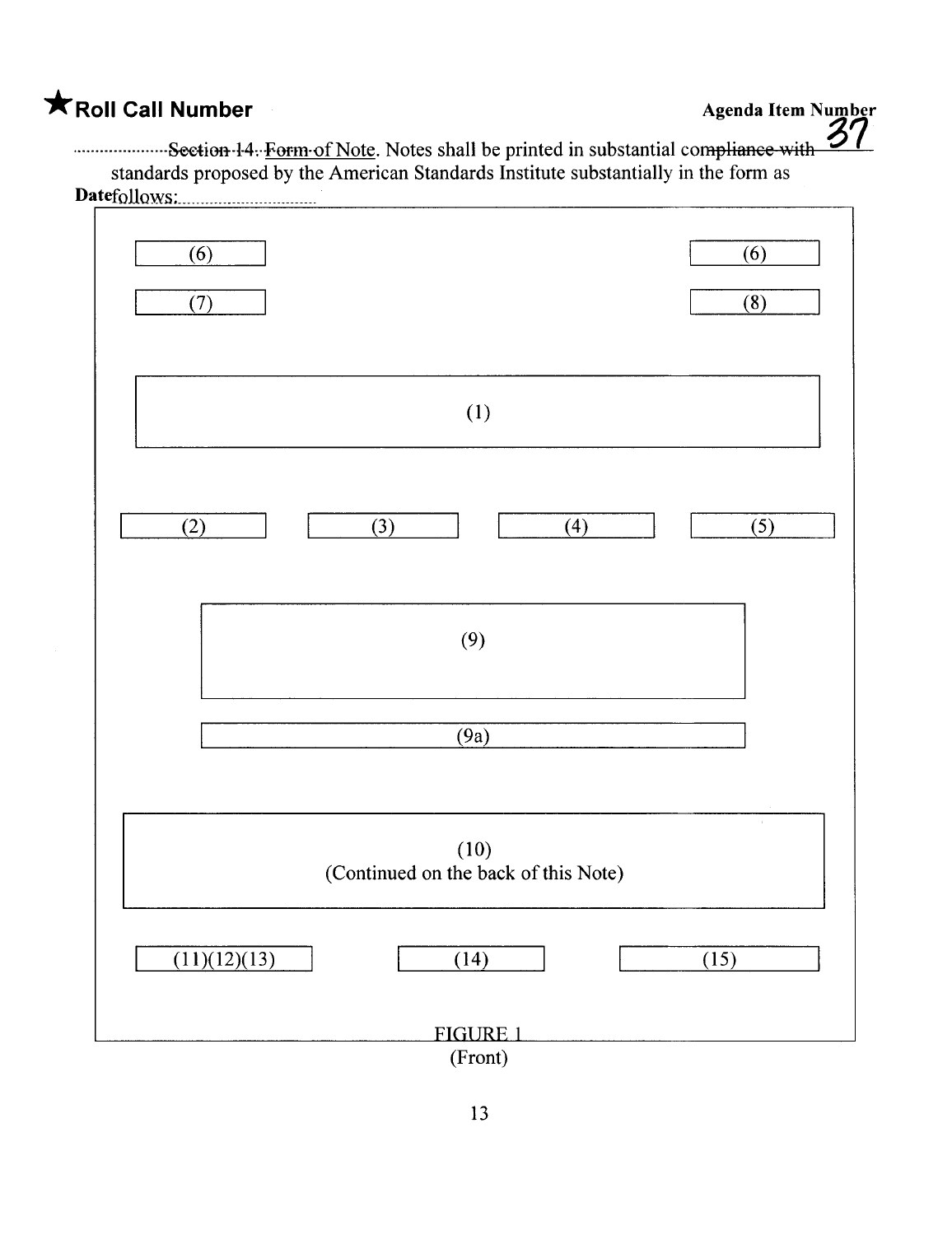

FIGURE 2 (Back)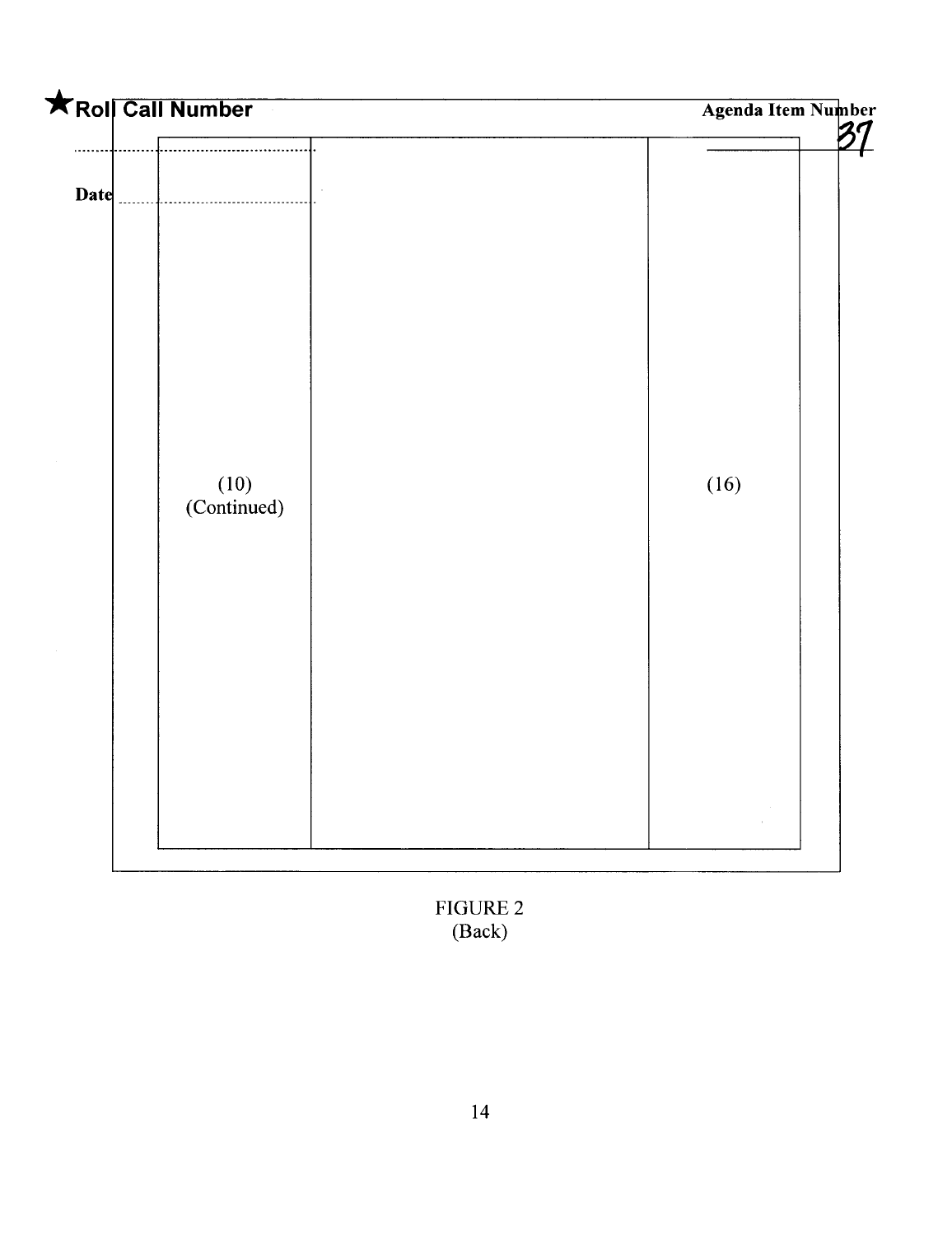# \*Roll Call Number

February 8, 2010 Date

> The text of the Notes to be located thereon at the item numbers shown shall be as follows:

Item 1, figure  $1 =$ "STATE OF IOWA" "COUNTY OF POLK" "CITY OF DES MOINES" "GENERAL OBLIGATION REFUNDING CAPITAL LOAN NOTE" "SERIES 2010C"

| Item 2, figure $1=$ | Rate:                    |
|---------------------|--------------------------|
| Item 3, figure $1=$ | Maturity:                |
| Item 4, figure $1=$ | Note Date: March 3, 2010 |
| Item 5, figure $1=$ | <b>CUSIP No.:</b>        |
| Item 6, figure $1=$ | "Registered"             |
| Item 7, figure $1=$ | Certificate No.          |
| Item 8, figure $1=$ | Principal Amount: \$     |

Item 9, figure 1= The City of Des Moines, Iowa, a municipal corporation organized and existing under and by virtue of the Constitution and laws of the State of Iowa (the "Issuer"), for value received, promises to pay from the source and as hereinafter provided, on the maturity date indicated above, to

Item 9A, figure  $1 = (Resistration panel to be completed by Registrar or Printer)$ with name of Registered Owner).

Item 10, figure  $1 =$  or registered assigns, the principal sum of (principal amount written out) THOUSAND DOLLARS in lawful money of the United States of America, on the maturity date shown above, only upon presentation and surrender hereof at the office of the City Treasurer, Paying Agent of this issue, or its successor, with interest on said sum from the date hereof until paid at the rate per annum specified above, payable on December 1, 2010, and semiannually thereafter on the 1st day of June and December in each year.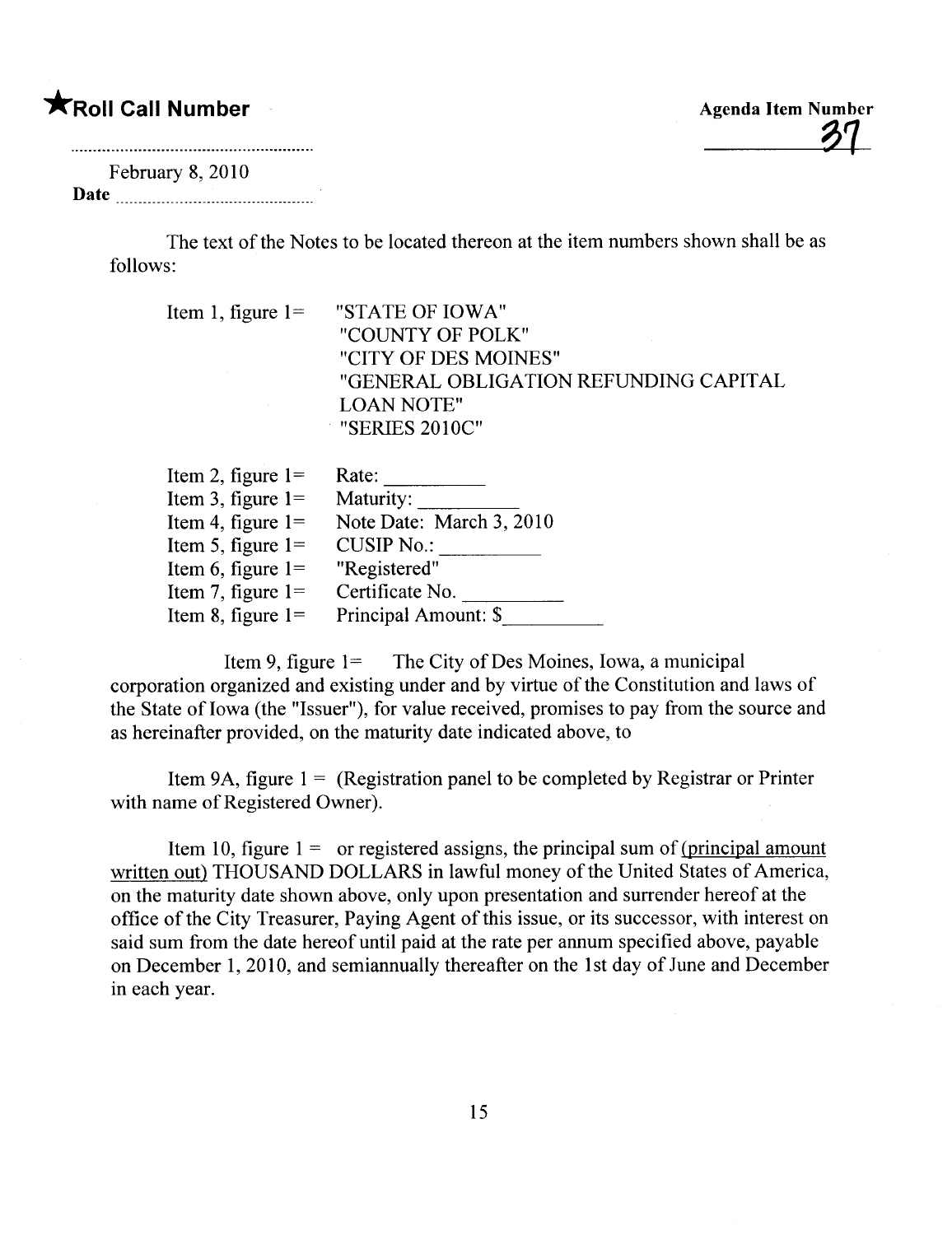<u>31</u>

February 8, 2010 Date

> Interest and principal shall be paid to the registered holder of the Note as shown on the records of ownership maintained by the Registrar as of the 15th day preceding such interest payment date. Interest shall be computed on the basis of a 360-day year of twelve 30-day months.

The Notes are not subject to redemption prior to maturity.

This Note is issued pursuant to the provisions of Sections 384.24, 384.24A, and 384.25 of the City Code of Iowa, for the purpose of paying costs of refunding and refinancing of certain outstanding City indebtedness, including the General Obligation Refunding Bonds, Series 2003A, dated May 1,2003, and the General Obligation Refunding Bonds, Series 2004B, dated June i, 2004, and in order to evidence the obligations of the Issuer under a certain Loan Agreement dated as of the date hereof, in conformity to a Resolution of the Council of the Issuer duly passed and approved. For a complete statement of the revenues and funds from which and the conditions under which this Note is payable, a statement of the conditions under which additional Notes of equal standing may be issued, and the general covenants and provisions pursuant to which this Note is issued, reference is made to the above described Loan Agreement and Resolution.

Unless this certificate is presented by an authorized representative of The Depository Trust Company, a limited purpose trust company ("DTC"), to the Issuer or its agent for registration of transfer, exchange or payment, and any certificate issued is registered in the name of Cede & Co. or such other name as requested by an authorized representative of DTC (and any payment is made to Cede  $\&$  Co. or to such other Issuer as is requested by an authorized representative of DTC), ANY TRANSFER, PLEDGE OR OTHER USE HEREOF FOR VALUE OR OTHERWISE BY OR TO ANY PERSON IS WRONGFUL inasmuch as the registered owner hereof, Cede & Co., has an interest herein.

Ownership of this Note may be transferred only by transfer upon the books kept for such purpose by City Treasurer, the Registrar. Such transfer on the books shall occur only upon presentation and surrender of this Note at the office of the Registrar as designated below, together with an assignment duly executed by the owner hereof or his duly authorized attorney in the form as shall be satisfactory to the Registrar. Issuer reserves the right to substitute the Registrar and Paying Agent but shall, however,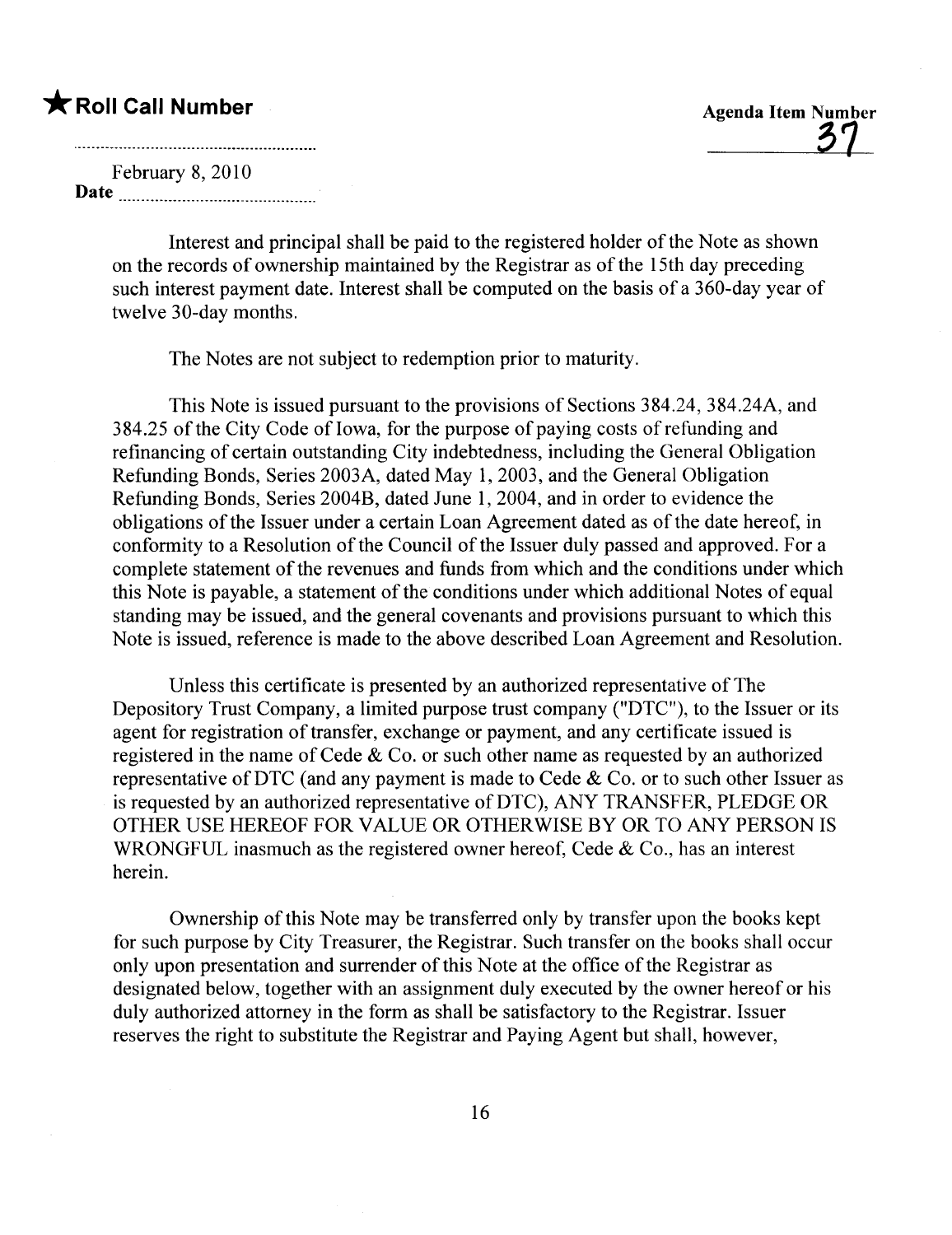<u>37</u>

## February 8, 2010

Date

promptly give notice to registered noteholders of such change. All Notes shall be negotiable as provided in Article 8 of the Uniform Commercial Code and subject to the provisions for registration and transfer contained in the Note Resolution.

And it is hereby represented and certified that all acts, conditions and things requisite, according to the laws and Constitution of the State of Iowa, to exist, to be had, to be done, or to be performed precedent to the lawful issue of this Note, have been existent, had, done and performed as required by law; that provision has been made for the levy of a sufficient continuing annual tax on all the taxable property within the territory of the Issuer for the payment of the principal and interest of this Note as the same will respectively become due; that the faith, credit, revenues and resources and all the real and personal property of the Issuer are irrevocably pledged for the prompt payment hereof, both principal and interest, and the total indebtedness of the Issuer including this Note, does not exceed the constitutional or statutory limitations.

IN TESTIMONY WHEREOF, the Issuer by its Council, has caused this Note to be signed by the manual signature of its Mayor and attested by the manual signature of its City Clerk, with the seal of said City impressed hereon, and to be authenticated by the manual signature of an authorized representative of the Registrar, City Treasurer, Des Moines, Iowa.

|  | Item 11, figure $1 =$ Date of authentication:                                    |
|--|----------------------------------------------------------------------------------|
|  | Item 12, figure $1 =$ This is one of the Notes described in the within mentioned |
|  | Resolution, as registered by the City Treasurer                                  |

CITY TREASURER, Registrar

By:

Authorized Signature

Item 13, figure  $1 = \text{Regular and Transfer Agent:}$  City Treasurer Paying Agent: City Treasurer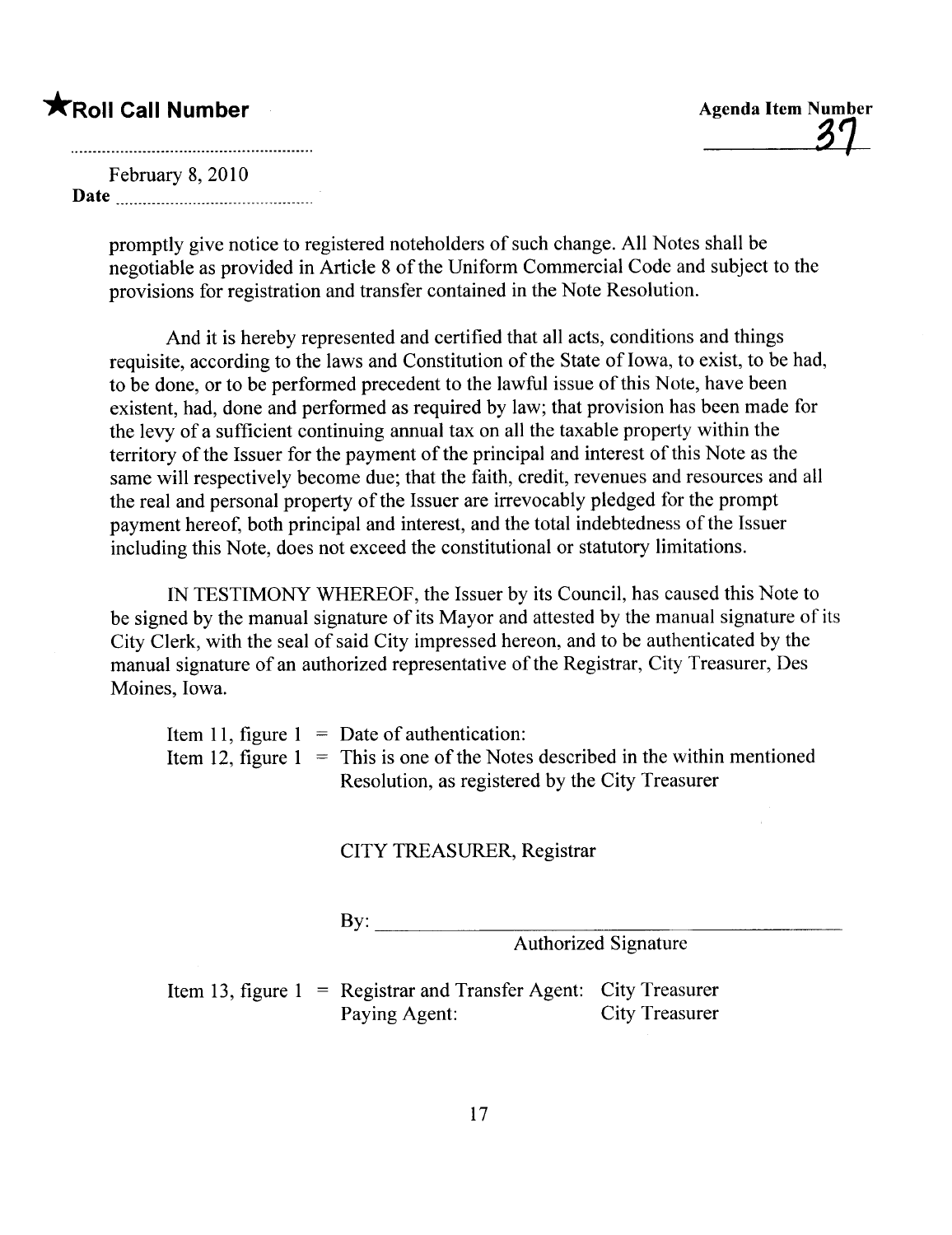# $\bigstar$ Roll Call Number

Agenda Item Number

| February 8, 2010                                                        |                              |                                                                                                                                                                                                                                                              |
|-------------------------------------------------------------------------|------------------------------|--------------------------------------------------------------------------------------------------------------------------------------------------------------------------------------------------------------------------------------------------------------|
|                                                                         |                              | SEE REVERSE FOR CERTAIN DEFINITIONS                                                                                                                                                                                                                          |
| Item 14, figure $1 = (Scal)$<br>Item 15, figure $1 =$ (Signature Block) |                              |                                                                                                                                                                                                                                                              |
|                                                                         |                              | CITY OF DES MOINES, STATE OF IOWA                                                                                                                                                                                                                            |
|                                                                         | By:<br>Mayor                 | (manual signature)                                                                                                                                                                                                                                           |
|                                                                         | ATTEST:                      |                                                                                                                                                                                                                                                              |
|                                                                         | $\mathbf{By:}$<br>City Clerk | (manual signature)                                                                                                                                                                                                                                           |
| Item 16, figure $1 = (Assignment Block)$                                |                              | (Information Required for Registration)                                                                                                                                                                                                                      |
|                                                                         |                              | <b>ASSIGNMENT</b>                                                                                                                                                                                                                                            |
|                                                                         |                              | For value received, the undersigned hereby sells, assigns and transfers unto<br>(Social Security or Tax Identification No.<br>) this Note and does hereby irrevocably constitute and appoint<br>attorney in fact to transfer this Note on the books kept for |
|                                                                         |                              | registration of the within Note, with full power of substitution in the premises.                                                                                                                                                                            |
|                                                                         |                              |                                                                                                                                                                                                                                                              |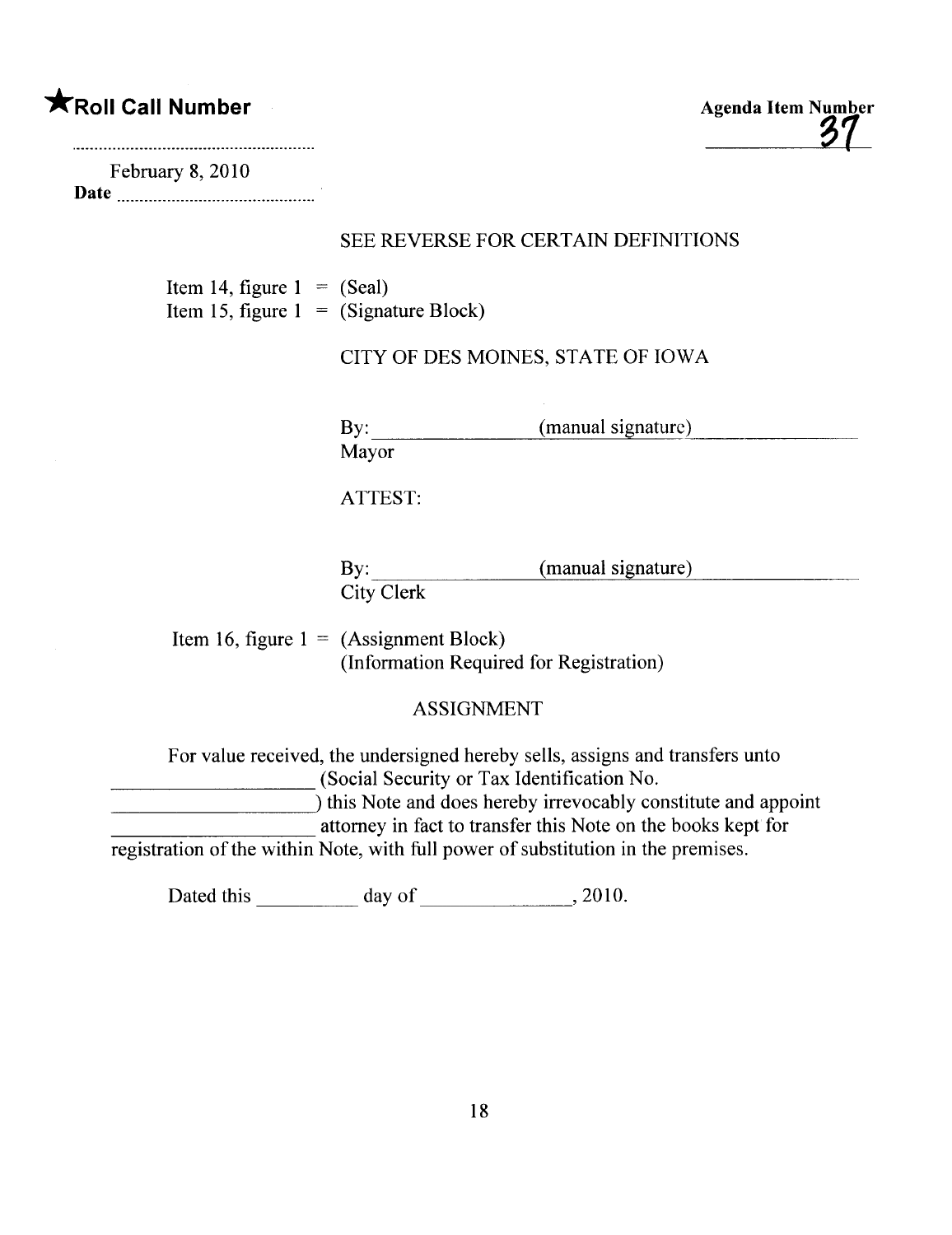February 8, 2010 Date  $\frac{1}{2}$ 



 $(Person(s)$  executing this Assignment  $sign(s)$  here)

<u> 1980 - Johann Barn, mars an t-Amerikaansk kommunister (</u>

SIGNATURE GUARANTEED

## IMPORTANT - READ CAREFULLY

) )

The signature(s) to this Power must correspond with the name(s) as written upon the face of the certificate(s) or Note(s) in every particular without alteration or enlargement or any change whatever. Signature guarantee must be provided in accordance with the prevailng standards and procedures of the Registrar and Transfer Agent. Such standards and procedures may require signature to be guaranteed by certain eligible guarantor institutions that participate in a recognized signature guarantee program.

## INFORMATION REQUIRED FOR REGISTRATION OF TRANSFER

| Corporation |  |
|-------------|--|
| Trust       |  |
|             |  |

\*Ifthe Note is to be registered in the names of multiple individual owners, the names of all such owners and one address and social security number must be provided.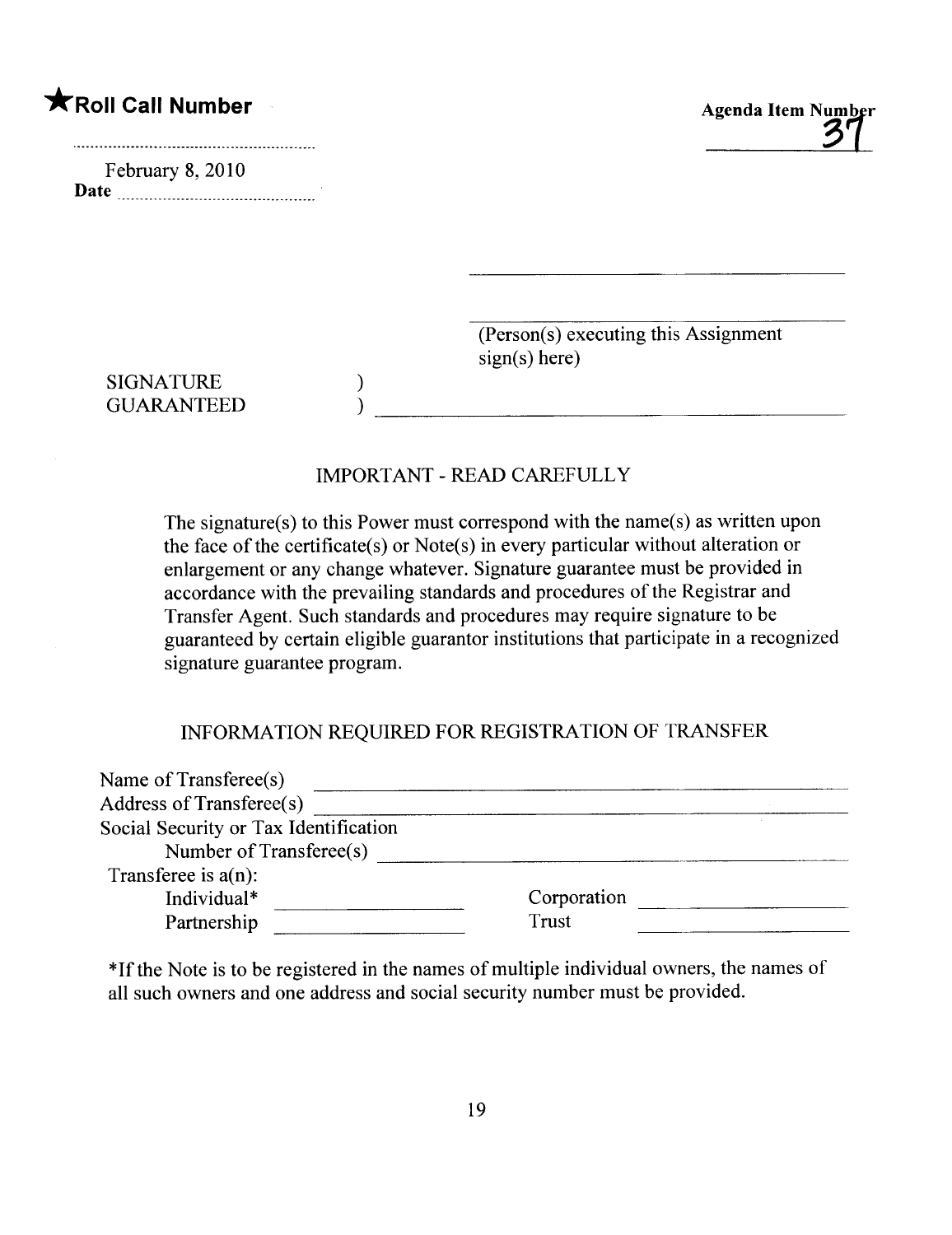February 8, 2010 Date

> The following abbreviations, when used in the inscription on the face of this Note, shall be construed as though written out in full according to applicable laws or regulations:

TEN COM - as tenants in common TEN ENT - as tenants by the entireties JT TEN - as joint tenants with rights of survivorship and not as tenants in common IA UNIF TRANS MIN ACT - .......... Custodian .......... (Cust) (Minor) Under Iowa Uniform Transfers to Minors Act.................. (State)

## ADDITIONAL ABBREVIATIONS MAY BE ALSO USED THOUGH NOT IN THE ABOVE LIST

Section 15. Contract Between Issuer and Purchaser. This Resolution shall constitute a contract between said City and the purchaser of the Notes.

Section 16. Non-Arbitrage Covenants. The Issuer reasonably expects and covenants that no use wil be made of the proceeds from the issuance and sale of the Notes issued hereunder which wil cause any of the Notes to be classified as arbitrage notes within the meaning of Sections 148(a) and (b) of the Internal Revenue Code of the United States, as amended, and that throughout the term of the Notes it wil comply with the requirements of statutes and regulations issued thereunder.

To the best knowledge and belief of the Issuer, there are no facts or circumstances that would materially change the foregoing statements or the conclusion that it is not expected that the proceeds of the Notes will be used in a manner that would cause the Notes to be arbitrage notes. Without limiting the generality of the foregoing, the Issuer hereby agrees to comply with the provisions of the Tax Exemption Certificate and the provisions of the Tax Exemption Certificate are hereby incorporated by reference as part of this Resolution. The Treasurer is hereby directed to make and insert all calculations and determinations necessary to complete the Tax Exemption Certificate in all respects and to execute and deliver the Tax Exemption Certificate at issuance of the Notes to certify as to the reasonable expectations and covenants of the Issuer at that date.